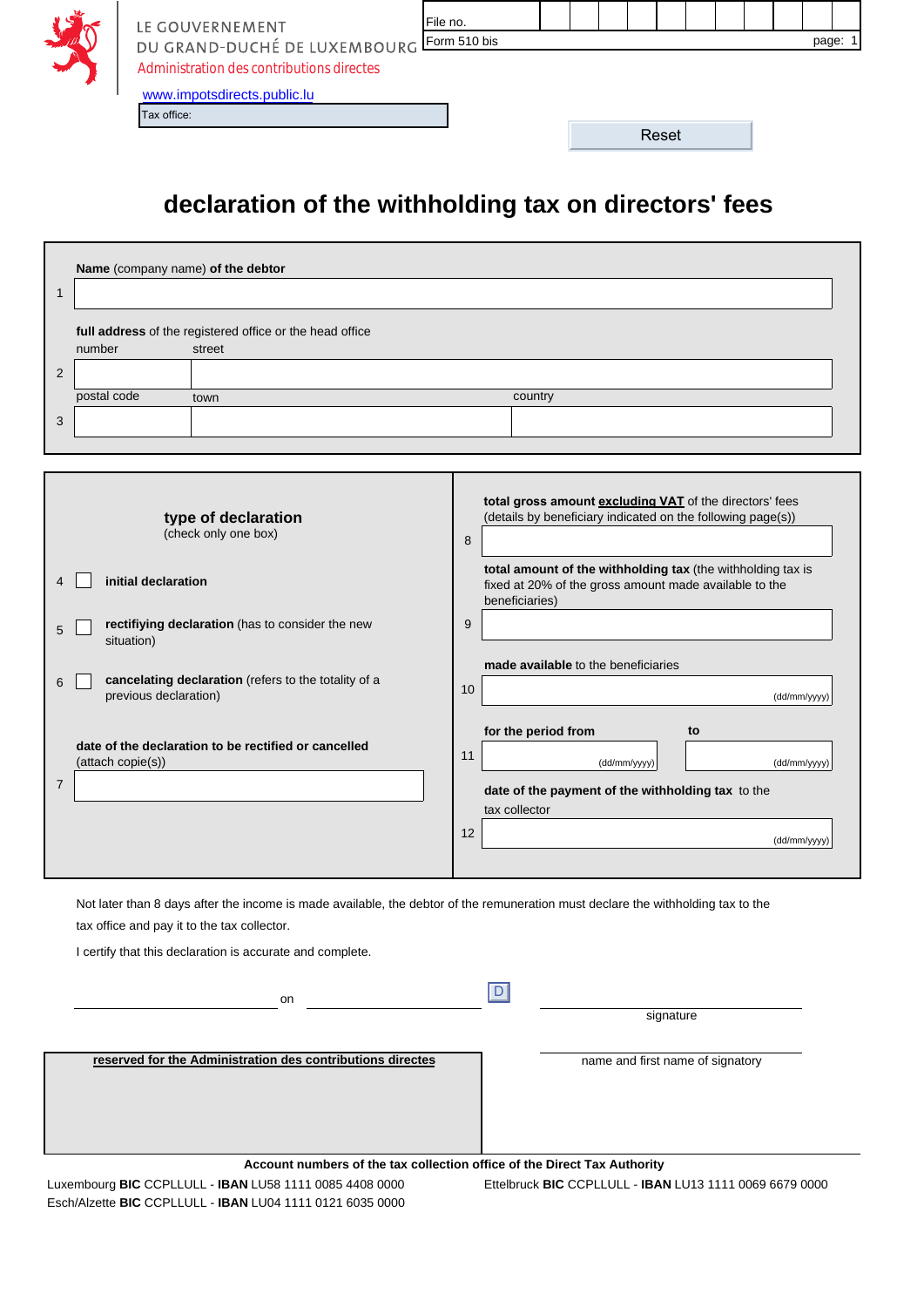## **details by beneficiary 1)**

 $F_{\text{Orm}}$  510 bis

File no.

|                           |        | $\overline{\phantom{a}}$                                                                                                                                                                                 | ◢           |                   |   |              |                              |         |                                  | Form 510 bis  |  |                     | page: 2                                      |
|---------------------------|--------|----------------------------------------------------------------------------------------------------------------------------------------------------------------------------------------------------------|-------------|-------------------|---|--------------|------------------------------|---------|----------------------------------|---------------|--|---------------------|----------------------------------------------|
|                           |        | personal identification number / registration no <sup>1)</sup><br>name / company name<br>first name                                                                                                      |             |                   |   |              |                              |         | gross amount<br>excluding VAT of | amount of the |  |                     |                                              |
|                           | number | street                                                                                                                                                                                                   | postal code | town              |   |              |                              | country |                                  |               |  | the directors' fees | withholding tax (20% of<br>the gross amount) |
| $\mathbf{1}$              |        |                                                                                                                                                                                                          |             |                   |   |              |                              |         |                                  |               |  |                     |                                              |
|                           |        |                                                                                                                                                                                                          |             |                   |   |              |                              |         |                                  |               |  |                     |                                              |
| $\overline{2}$            |        |                                                                                                                                                                                                          |             |                   |   |              |                              |         |                                  |               |  |                     |                                              |
|                           |        |                                                                                                                                                                                                          |             |                   |   |              |                              |         |                                  |               |  |                     |                                              |
| $\ensuremath{\mathsf{3}}$ |        |                                                                                                                                                                                                          |             |                   |   |              |                              |         |                                  |               |  |                     |                                              |
|                           |        |                                                                                                                                                                                                          |             |                   |   |              |                              |         |                                  |               |  |                     |                                              |
| $\overline{4}$            |        |                                                                                                                                                                                                          |             |                   |   |              |                              |         |                                  |               |  |                     |                                              |
|                           |        |                                                                                                                                                                                                          |             |                   |   |              |                              |         |                                  |               |  |                     |                                              |
| $5\phantom{.0}$           |        |                                                                                                                                                                                                          |             |                   |   |              |                              |         |                                  |               |  |                     |                                              |
|                           |        |                                                                                                                                                                                                          |             |                   |   |              |                              |         |                                  |               |  |                     |                                              |
| $\,6\,$                   |        |                                                                                                                                                                                                          |             |                   |   |              |                              |         |                                  |               |  |                     |                                              |
|                           |        |                                                                                                                                                                                                          |             |                   |   |              |                              |         |                                  |               |  |                     |                                              |
| $\sqrt{7}$                |        |                                                                                                                                                                                                          |             |                   |   |              |                              |         |                                  |               |  |                     |                                              |
|                           |        |                                                                                                                                                                                                          |             |                   |   |              |                              |         |                                  |               |  |                     |                                              |
| $\bf 8$                   |        |                                                                                                                                                                                                          |             |                   |   |              |                              |         |                                  |               |  |                     |                                              |
|                           |        |                                                                                                                                                                                                          |             |                   |   |              |                              |         |                                  |               |  |                     |                                              |
| $\boldsymbol{9}$          |        |                                                                                                                                                                                                          |             |                   |   |              |                              |         |                                  |               |  |                     |                                              |
|                           |        |                                                                                                                                                                                                          |             |                   |   |              |                              |         |                                  |               |  |                     |                                              |
| $10\,$                    |        |                                                                                                                                                                                                          |             |                   |   |              |                              |         |                                  |               |  |                     |                                              |
|                           |        |                                                                                                                                                                                                          |             |                   |   |              |                              |         |                                  |               |  |                     |                                              |
| $11$                      |        |                                                                                                                                                                                                          |             |                   |   |              |                              |         |                                  |               |  |                     |                                              |
|                           |        |                                                                                                                                                                                                          |             |                   |   |              |                              |         |                                  |               |  |                     |                                              |
|                           |        | $1)$ - specifying the personal identification number / registration no. is mandatory for resident beneficiaries<br>- for beneficiaries without personal identification number indicate the date of birth |             | $d$ $d$<br>m<br>m | y | $\mathsf{y}$ | $\mathsf{y}$<br>$\mathsf{y}$ |         |                                  |               |  |                     |                                              |

- indicate the home address of the beneficiary and not his business address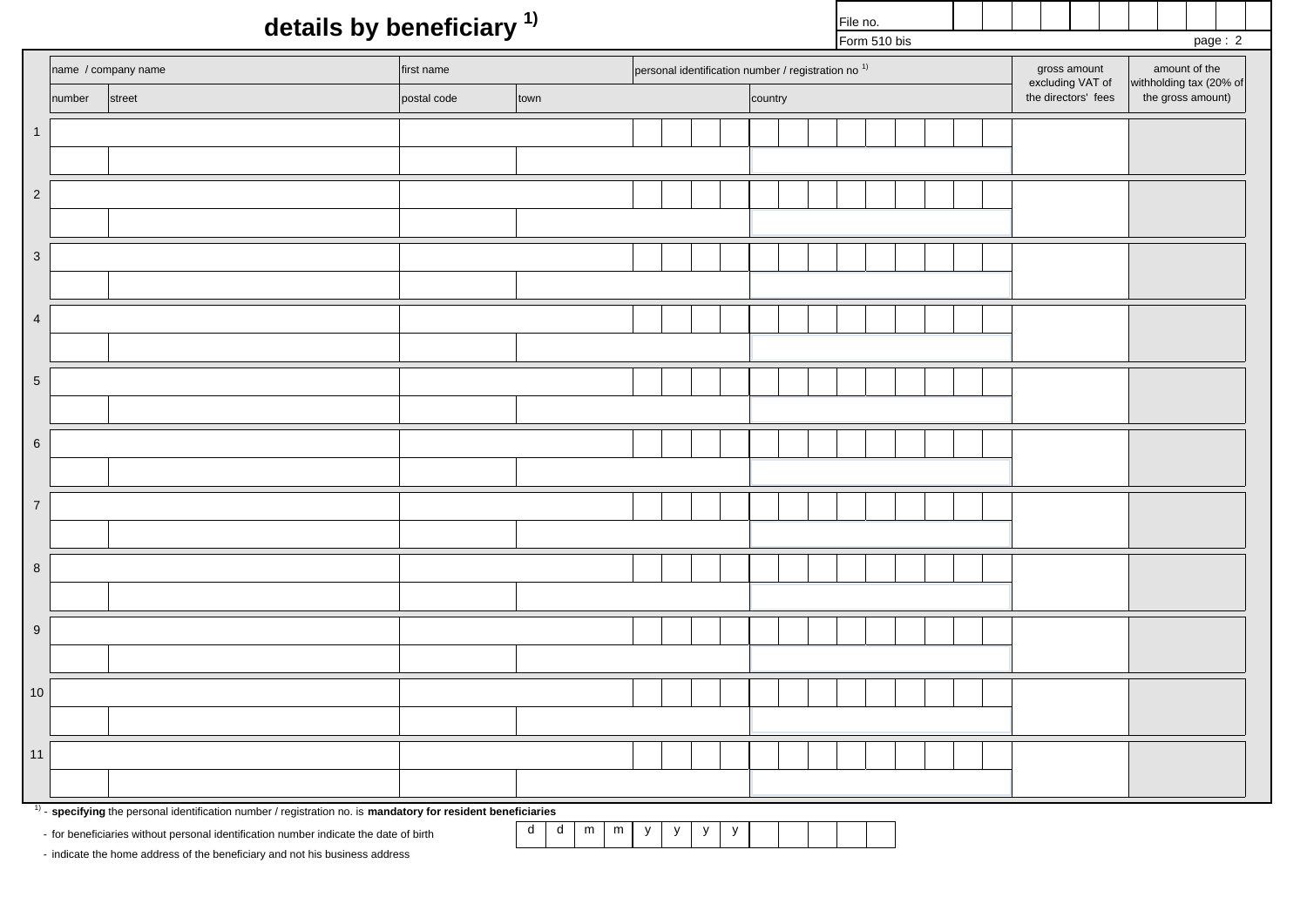## **details by beneficiary 1)**

 $F_{\text{Orm}}$  510 bis

File no.

 $p$ age  $\cdot$  3

|        |                                                                                                                 |                                                                              |                                                                         |                                               |  | $From 510$ DIS |  | page: 3 |  |                                  |                                          |
|--------|-----------------------------------------------------------------------------------------------------------------|------------------------------------------------------------------------------|-------------------------------------------------------------------------|-----------------------------------------------|--|----------------|--|---------|--|----------------------------------|------------------------------------------|
|        | name / company name                                                                                             | personal identification number / registration no <sup>1)</sup><br>first name |                                                                         |                                               |  |                |  |         |  | gross amount<br>excluding VAT of | amount of the<br>withholding tax (20% of |
|        | number<br>street                                                                                                | postal code                                                                  | town                                                                    |                                               |  | country        |  |         |  | the directors' fees              | the gross amount)                        |
| $12\,$ |                                                                                                                 |                                                                              |                                                                         |                                               |  |                |  |         |  |                                  |                                          |
|        |                                                                                                                 |                                                                              |                                                                         |                                               |  |                |  |         |  |                                  |                                          |
| $13\,$ |                                                                                                                 |                                                                              |                                                                         |                                               |  |                |  |         |  |                                  |                                          |
|        |                                                                                                                 |                                                                              |                                                                         |                                               |  |                |  |         |  |                                  |                                          |
| $14$   |                                                                                                                 |                                                                              |                                                                         |                                               |  |                |  |         |  |                                  |                                          |
|        |                                                                                                                 |                                                                              |                                                                         |                                               |  |                |  |         |  |                                  |                                          |
| $15\,$ |                                                                                                                 |                                                                              |                                                                         |                                               |  |                |  |         |  |                                  |                                          |
|        |                                                                                                                 |                                                                              |                                                                         |                                               |  |                |  |         |  |                                  |                                          |
| $16\,$ |                                                                                                                 |                                                                              |                                                                         |                                               |  |                |  |         |  |                                  |                                          |
|        |                                                                                                                 |                                                                              |                                                                         |                                               |  |                |  |         |  |                                  |                                          |
| $17$   |                                                                                                                 |                                                                              |                                                                         |                                               |  |                |  |         |  |                                  |                                          |
|        |                                                                                                                 |                                                                              |                                                                         |                                               |  |                |  |         |  |                                  |                                          |
| $18\,$ |                                                                                                                 |                                                                              |                                                                         |                                               |  |                |  |         |  |                                  |                                          |
|        |                                                                                                                 |                                                                              |                                                                         |                                               |  |                |  |         |  |                                  |                                          |
| $19$   |                                                                                                                 |                                                                              |                                                                         |                                               |  |                |  |         |  |                                  |                                          |
| $20\,$ |                                                                                                                 |                                                                              |                                                                         |                                               |  |                |  |         |  |                                  |                                          |
|        |                                                                                                                 |                                                                              |                                                                         |                                               |  |                |  |         |  |                                  |                                          |
| $21$   |                                                                                                                 |                                                                              |                                                                         |                                               |  |                |  |         |  |                                  |                                          |
|        |                                                                                                                 |                                                                              |                                                                         |                                               |  |                |  |         |  |                                  |                                          |
| 22     |                                                                                                                 |                                                                              |                                                                         |                                               |  |                |  |         |  |                                  |                                          |
|        |                                                                                                                 |                                                                              |                                                                         |                                               |  |                |  |         |  |                                  |                                          |
|        | $1)$ - specifying the personal identification number / registration no. is mandatory for resident beneficiaries |                                                                              |                                                                         |                                               |  |                |  |         |  |                                  |                                          |
|        | - for beneficiaries without personal identification number indicate the date of birth                           |                                                                              | $\operatorname{\mathsf{d}}$<br>${\sf d}$<br>${\sf m}$<br>${\sf m}$<br>y | ${\mathsf y}$<br>$\mathsf{y}$<br>$\mathsf{y}$ |  |                |  |         |  |                                  |                                          |

- indicate the home address of the beneficiary and not his business address